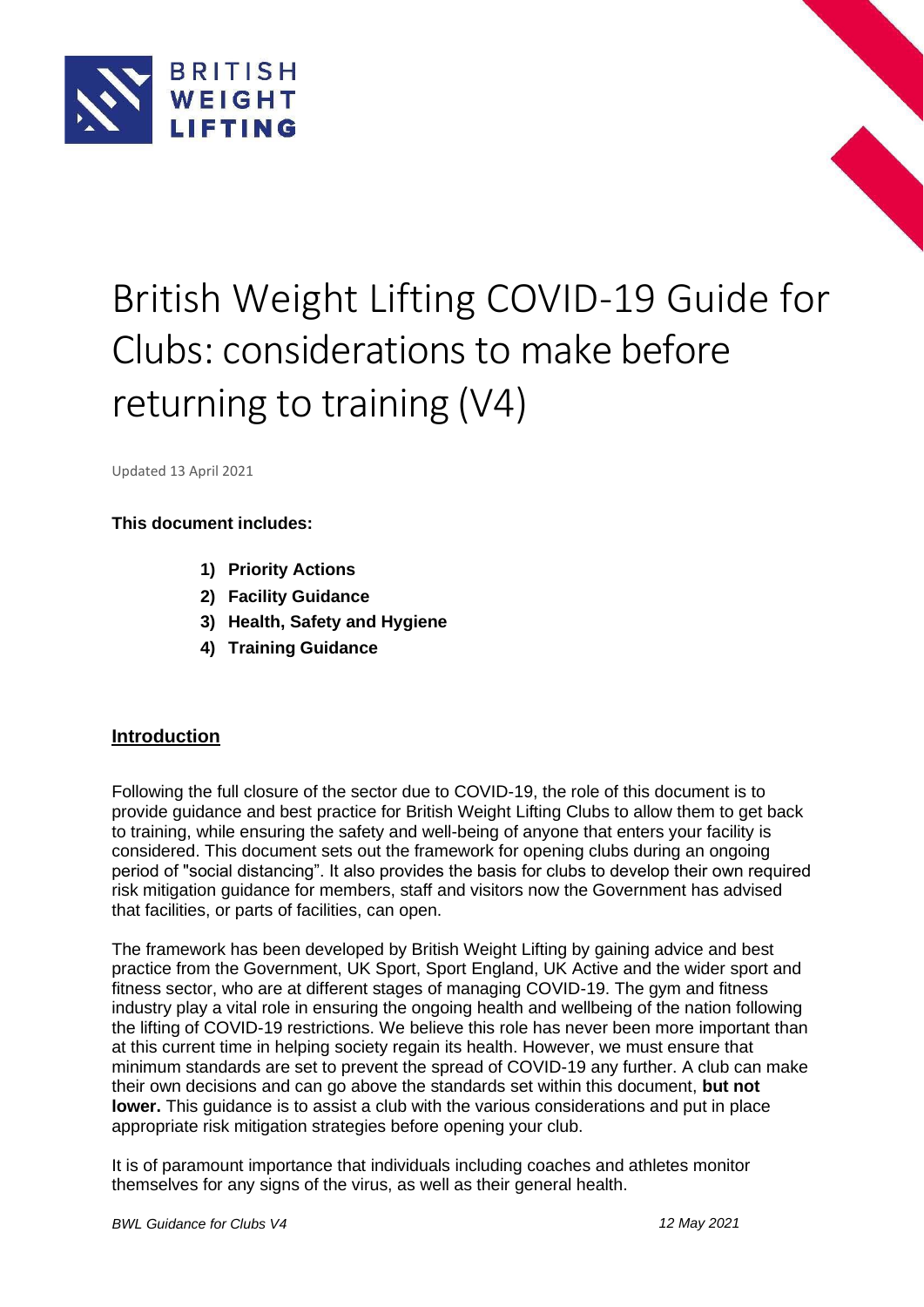This guidance has been published on the understanding that it is an interpretation of Government guidance relevant to the sport of weightlifting. Guidance is changing very quickly with regard to returning to elite training, recreational training and the sport and fitness sector. We will continue to publish regular updates through the British Weight Lifting website and social media channels, to keep you up to date.

*All parties should note the disclaimer at the end of this document.*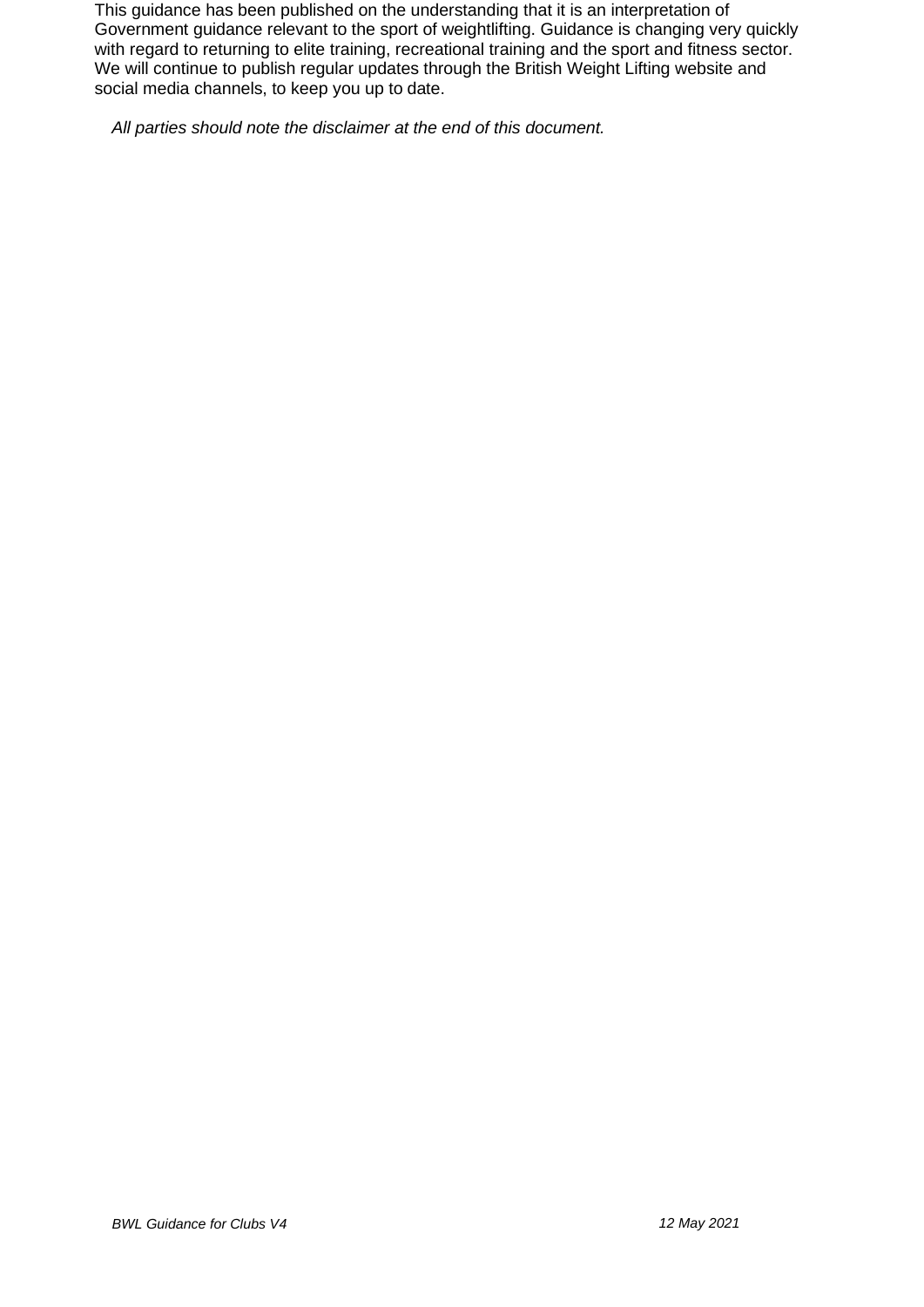## **1. Priority actions**

When your venue is permitted to open, you should follow all the steps set out in this document in order for your workplace to be COVID-secure. The following key steps are a summary of the priority actions you need to take to protect yourself, your staff and your customers.

- Complete a COVID-19 risk assessment, including consideration of the reasonable adjustments needed for staff and customers with disabilities. Share it with all your staff.
- Clean more often. Increase how often you clean surfaces, especially those that are being touched a lot. Ask your staff and your customers to use hand sanitiser and wash their hands frequently.
- Make sure everyone is social distancing. Make it easy for everyone to do so by putting up signs or introducing a one-way system that your customers can follow.
- Provide adequate ventilation where people are in enclosed spaces. This can be natural ventilation (opening windows, doors and vents), mechanical ventilation (fans and ducts), or a combination of both.
- The maximum occupancy of each indoor facility should be limited by providing a minimum of 100 square foot per person which is equivalent to one person per 9.3 square metres or approx. one person per 3.05m².
- You must take part in NHS Test and Trace by keeping a record of all your customers, visitors and staff for 21 days. This is a legal requirement. Some exemptions apply.
- Turn people with coronavirus symptoms away. If a staff member (or someone in their household) or a customer has a persistent cough, a high temperature or has lost their sense of taste or smell, they should self-isolate and get a test.
- Engage with returning visiting instructors and volunteers. Ensure they are aware of the rules on sport and physical activity, and any specific safety measures you have put in place in your facility. Work with instructors to understand the number of facilities they visit and minimise contacts. Consult volunteers to understand their responsibilities and provide relevant training material to help them return to a facility or sport.
- \*\*Minimise risk in changing rooms and showers. Ensure they are cleaned frequently, and that social distancing can be maintained. Discourage the use of changing rooms wherever possible, including by informing customers that these are areas of increased risk, they should arrive ready to participate and shower at home, and they should minimise time spent inside.
- Ensure customers can use your facility safely. Inform them of the rules on group sizes (during, as well as before and after, the activity) and how they can take part in sport. Minimise sharing of equipment. If equipment is shared, ensure it is cleaned between users.

### **2. Facility Guidance**

Indoor sport facilities can currently open to the public. This applies to most indoor sport and physical activity facilities, including gyms and leisure centres, sport courts and pitches, dance studios and fitness studios.

From 17 May facilities which can be used for sport but are primarily used for leisure can reopen. For example, sauna and steam rooms will be able to reopen.

#### **Before opening:**

- Opening your club is at the discretion and consent of the facility owner, provider or contractor.
- *BWL Guidance for Clubs V4 12 May 2021* • The Club Committee (Head Coach, Welfare Officer and Secretary) has completed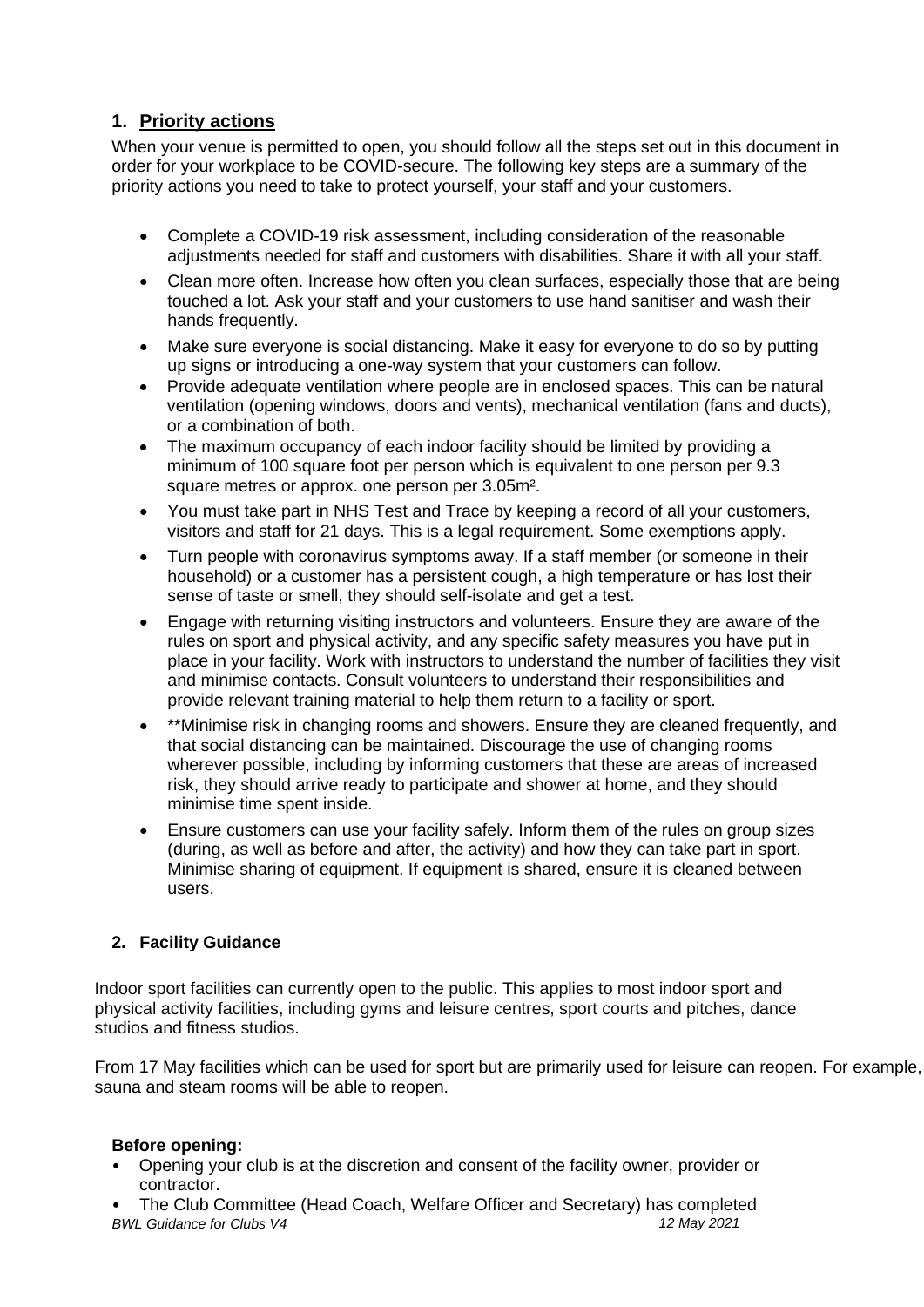all relevant plans, procedures and risk assessment – updated for Covid-19, in line with Government advice. [https://www.gov.uk/guidance/working-safely-during](https://www.gov.uk/guidance/working-safely-during-coronavirus-covid-19/providers-of-grassroots-sport-and-gym-leisure-facilities)[coronavirus-covid-](https://www.gov.uk/guidance/working-safely-during-coronavirus-covid-19/providers-of-grassroots-sport-and-gym-leisure-facilities) [19/providers-of-grassroots-sport-and-gym-leisure-facilities](https://www.gov.uk/guidance/working-safely-during-coronavirus-covid-19/providers-of-grassroots-sport-and-gym-leisure-facilities)

- All risk assessments are up-to-date and have Covid-19 considerations added and mitigated.
	- $\circ$  Not performing an RA or putting the said strategies into action is a breach of health and safety law and can result in serious fines or even imprisonment.
- You have clarified with your insurance company around the re-opening of your club.
- Deep cleans have taken place throughout the facility and of all its equipment.
- All coaches, volunteers and members have been fully briefed
- Appropriate Public Health England (PHE) or equivalent posters should be on display, throughout the facility, informing customers and staff of social distancing, hand-washing and any other cleanliness/hygiene protocols.
- Sanitiser stations and hand wipes should be in place around the facility, especially in high contact areas for staff and members to access easily.
- The maximum occupancy of each indoor facility should be limited by providing a minimum of 100sqft per person which is equivalent to one person per 9.3 square metres or approx. one person per 3.05m **².**
- Consider implementing additional capacity limits for smaller enclosed spaces. Within the maximum capacity for your venue, some areas such as studios and weights rooms may need additional limits to ensure that there is adequate ventilation and space for social distancing.
- Gym equipment and machinery should be appropriately spaced so that people can comply with social distancing guidelines, and with a suitable margin for adequate circulation or one-way routes.
- Consider moving equipment, using screens to separate equipment, or taking equipment out of use if it cannot be used safely. It may be helpful to use tape around pieces of gym equipment to demonstrate appropriate social distance.
- Designated socially distanced areas should be marked out throughout the premises using floor markings ensuring at **least 2m can always be maintained** between individuals. Where feasible it is recommended to introduce a one-way system for entry and exit to facilities and movement around equipment and platforms.
- An appropriate booking system should be implemented to reserve time slots in advance, in order to ensure no more than the maximum number of individuals are in the facility during any time period.
- Consider taking online or card payments only to minimise cash handling.
- A time buffer should be built in between sessions to enable social distancing and adequate cleaning, aligned with Government guidelines.
- If possible, separate entrance/exit systems should be implemented in order to maintain 2m social distancing. An external queuing system should also be implemented in order to control numbers into the facility at any one time.
- Communicate with your members clearly and regularly, making them aware in advance of the measures you are putting in place at your venue, and guidelines they are asked to follow.
- Consider additional steps to be implemented for any clientele aged over 70 or with underlying health conditions or if individuals have recovered from the virus.
- All individuals on each occasion when they visit the club should sign a self-declaration form, stating they are healthy and fit and declare any underlying/previous illnesses.
- Spectating should be actively discouraged and is not permitted. Where attendance of a parent/guardian (non-participant) or a carer for a disabled athlete is required, it should be limited to one per athlete where possible, with social distancing strictly observed while watching the sessions (consider marking out specific boxes/areas for this purpose).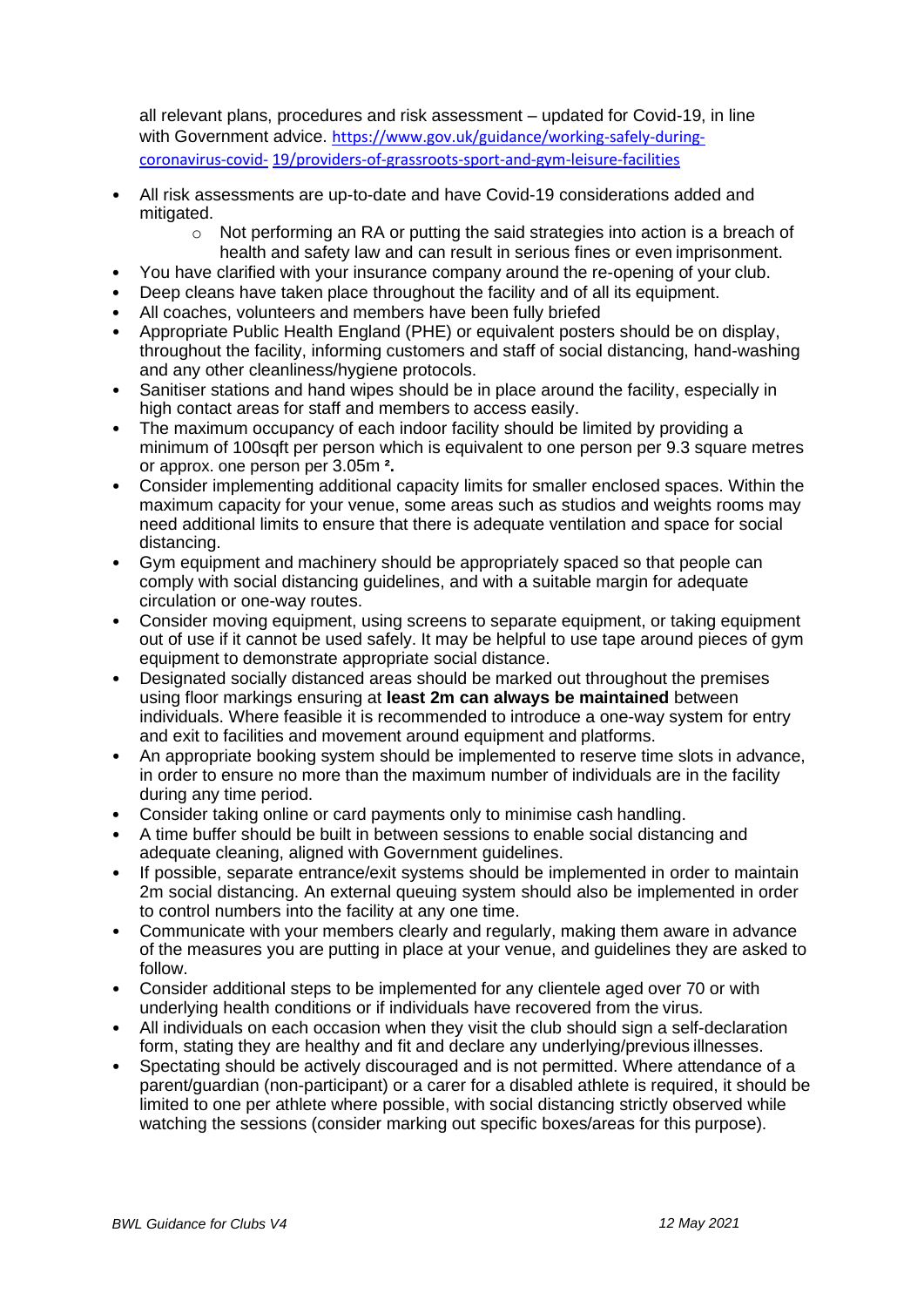#### **3. Health, Safety and Hygiene**

- It is important to state from the outset that social distancing and thorough, frequent hand washing remains the best health protection and defence against cross contamination.
- Rigorous cleaning procedures should be designed and implemented upon opening.
- Clean all common touchpoint surfaces (gates, door handles, handrails etc) regularly, wearing disposable gloves and face coverings.
- Cleaning of all contact gym equipment after each session should be implemented including high risk contamination equipment such as the Barbell, Bench, Weight Discs and Collars. Gloves should be worn whilst disinfecting equipment in order to minimise contact between skin and cleaning chemicals.
- The use of chalk bins is not advised due to the risk of contamination. Athletes should bring their own chalk for personal use.
- Gloves are not mandatory but the requirement to regularly wash your hands should be encouraged.
- Extra care/signposting will be provided to maintain social distancing when in changing rooms or toilets. Appropriate cleaning materials should be available for customers to use for touch points after each use.
- Clubs should commit to the wellbeing of their staff and customers, and if they show/have any signs of COVID-19 (temperature, new persistent cough, loss of smell and difficulty breathing), they will be sent home to follow Government regulations.
- If there is a COVID-19 case in the facility, the operator should follow the PHE Guidance: COVID-19: Cleaning in non-healthcare settings while cleaning all areas of the facility. [https://www.gov.uk/government/publications/covid-19-decontamination-in-non](https://www.gov.uk/government/publications/covid-19-decontamination-in-non-healthcare-settings)[healthcare-settings](https://www.gov.uk/government/publications/covid-19-decontamination-in-non-healthcare-settings)
- If anyone is sent home if they are unwell and showing any symptoms, the individual should follow Government advice. [https://www.nhs.uk/conditions/coronavirus-covid-](https://www.nhs.uk/conditions/coronavirus-covid-19/testing-and-tracing/ask-for-a-test-to-check-if-you-have-coronavirus/)[19/testing-and-tracing/ask-for-a-test-to-check-if-you-have-coronavirus/](https://www.nhs.uk/conditions/coronavirus-covid-19/testing-and-tracing/ask-for-a-test-to-check-if-you-have-coronavirus/)
- Although there may be heightened concerns around first aid, this should continue in line with the facility's risk assessment, with the below aspects to be used when needed:
	- **Gloves**
	- Resus masks for emergency first aid to be provided to all first aiders
	- Face masks for general first aid.
- The Resuscitation Council UK has provided specific guidance on CPR delivery. [https://www.resus.org.uk/media/statements/resuscitation-council-uk-statements-on](https://www.resus.org.uk/media/statements/resuscitation-council-uk-statements-on-covid-19-coronavirus-cpr-and-resuscitation/covid-community/)[covid-19-coronavirus-cpr-and-resuscitation/covid-community/](https://www.resus.org.uk/media/statements/resuscitation-council-uk-statements-on-covid-19-coronavirus-cpr-and-resuscitation/covid-community/)
- You should follow the government guidance on appropriate PPE usage. The following documents should be consulted.

-Recommended PPE usage:

[https://www.gov.uk/government/collections/coronavirus-covid-19-personal-protective](https://www.gov.uk/government/collections/coronavirus-covid-19-personal-protective-equipment-ppe)[equipment-ppe](https://www.gov.uk/government/collections/coronavirus-covid-19-personal-protective-equipment-ppe)

#### **Face coverings for sport facilities**

People are not required to wear face coverings while taking part in sport and physical activity. All forms of face coverings may restrict breathing efficiency and should not be used during exercise except on specific advice from a physician.

Visitors are not required to wear face coverings in sport facilities, however they should be encouraged to wear face coverings in enclosed public areas when not engaging in sport or physical activity.

Staff are not required to wear face coverings in sport facilities, however you should encourage them to be worn to protect staff and customers. You should support your workers if they choose to wear face coverings.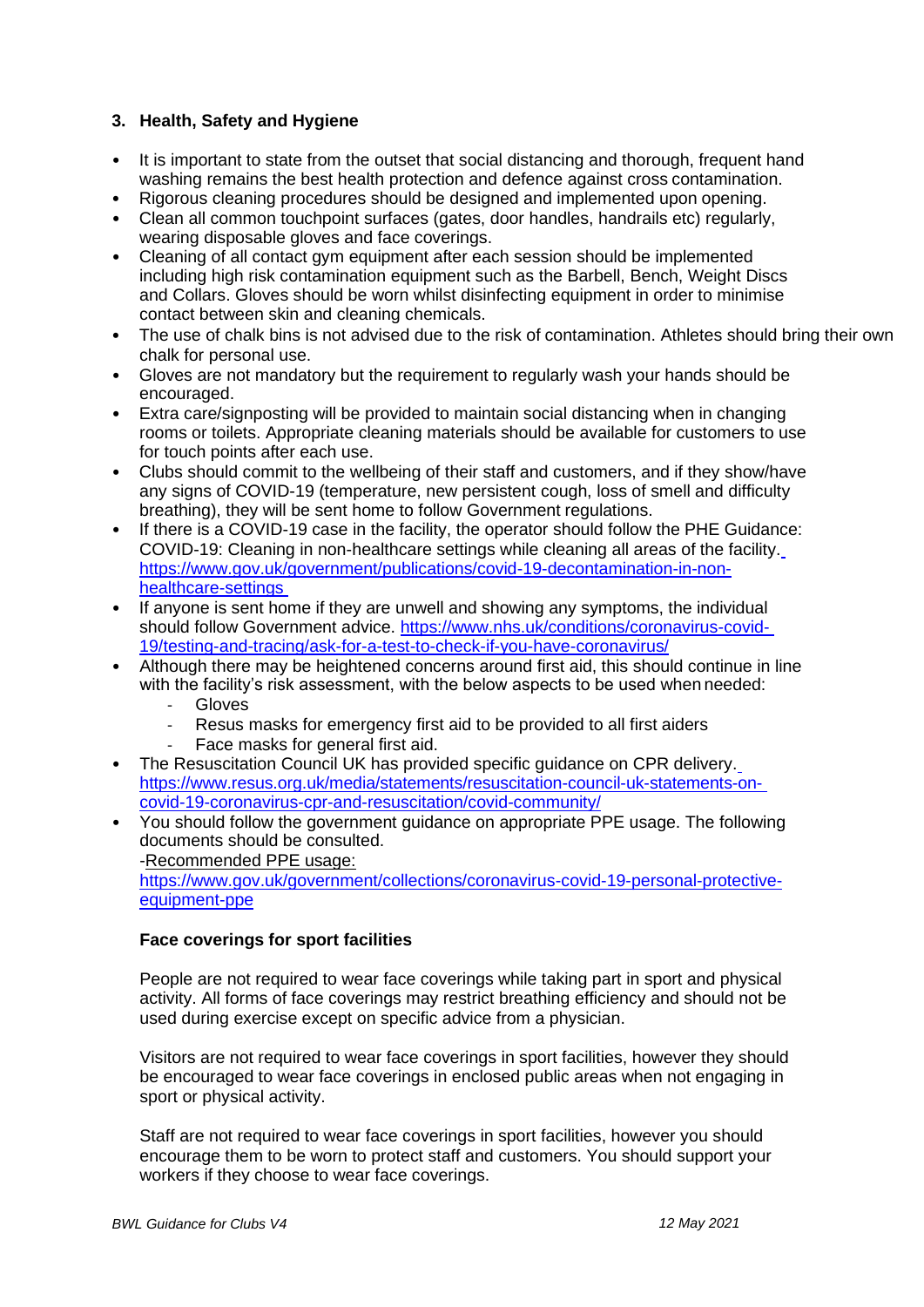However, face coverings may be required in specific areas. If your facility contains retail or hospitality areas (such as a shop, cafe or bar), face coverings must be worn by staff and visitors in public-facing roles. If this applies to your facility, you are required to remind customers to wear face coverings where they are required (for example, displaying notices outside and inside a cafe area).

#### **Changing rooms and showers**

- Changing rooms are an area of increased transmission risk, so you should take steps to ensure they can be used safely. Inform customers that these are areas of increased risk, that they should shower and change at home where possible, and, if they do need to use changing rooms, they should minimise time spent inside.
- When changing rooms and showers can be used, you should take all necessary precautions to ensure appropriate social distancing can be maintained. This includes assessing the maximum number of people that can be permitted, making any necessary operational changes (see below for steps you can take), and communicating this clearly to customers.
- Changing rooms and shower facilities should not be closed unnecessarily, but you should encourage participants to avoid or minimise use where possible (for example, by arriving in kit and showering at home) and to minimise the time they spend in the changing area.
- If you are considering closing changing rooms or shower facilities where they are not necessary, remember that access must be maintained for some safety and safeguarding reasons (for example, supporting customers with disabilities or allowing children to change clothes).

#### **What you should do:**

- If you are reopening after a facility shutdown, check changing rooms and showers are safe to use. You should ensure that all water systems, including showers and sinks, are safe after a prolonged facility shutdown to minimise the risk of legionella and other diseases associated with water. You can find more information in HSE's guidance on the risk of legionella.
- Review cleaning schedules and ensure changing rooms and showers are cleaned frequently, throughout during the day and at the end of the day.
- Encourage people to avoid or minimise time spent in changing facilities, for example by asking customers and staff to change and shower at home rather than in changing rooms where possible. However, changing rooms should not be closed unnecessarily as access will be needed, particularly after swimming or outdoor sport in wet weather.
- Communicate clearly to customers how they can use the facilities safely. Ensure that customers are aware of the additional risks in these areas, and the need to maintain social distancing at all times. Make clear to customers that they must not mix with people outside their household or support/childcare bubble when using showers and changing rooms.

#### **4. Training Guidance**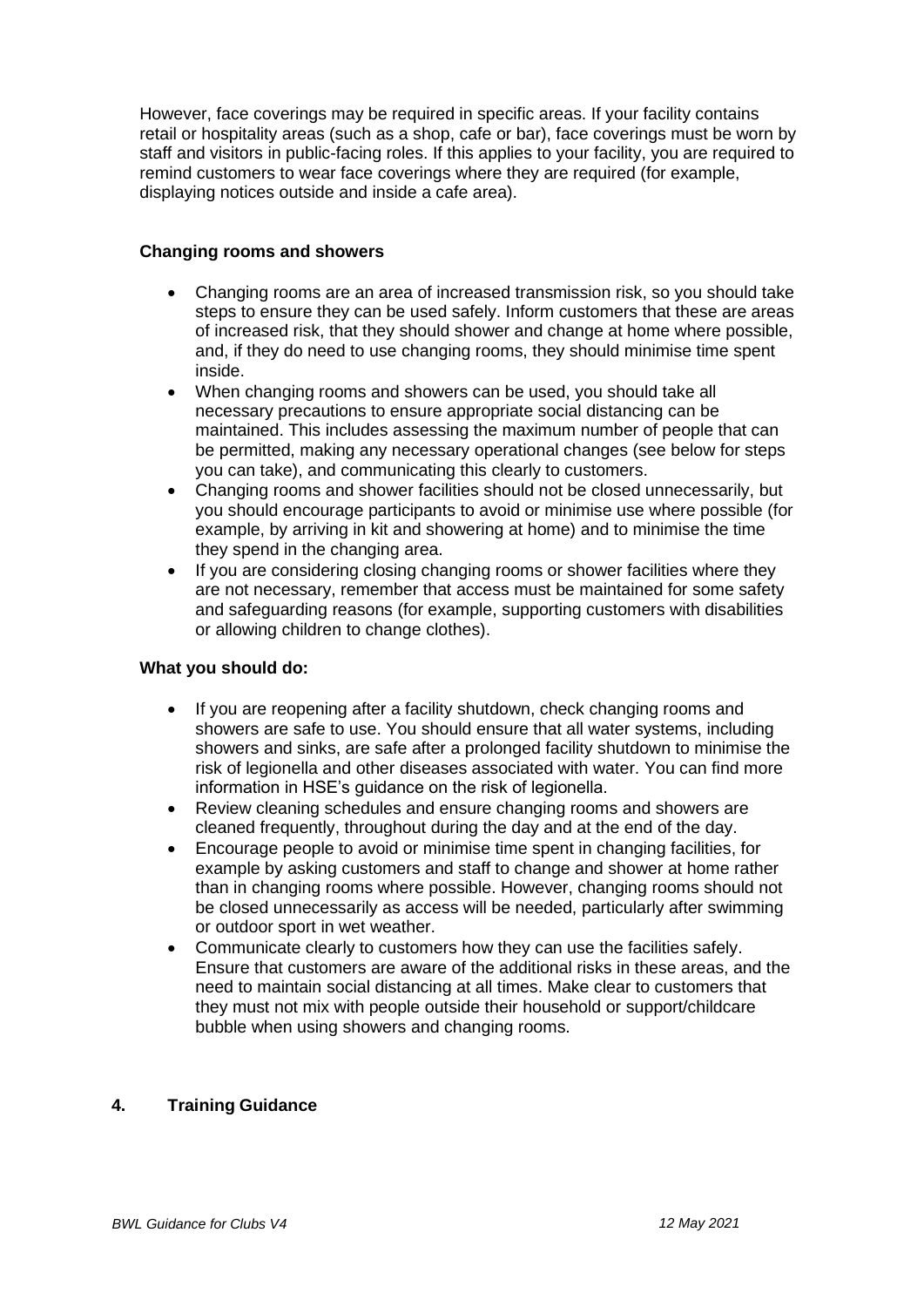## **Defining Organised Sport**

Organised sport and physical activity must be formally organised by a qualified instructor / coach, club, national governing body, company or charity and follow sport-specific guidance where appropriate.

#### **Outdoor & Indoor**

- **Indoor:** Indoor gatherings of either six people (the 'rule of six') or two households can take place. Organised indoor adult and children sport and physical activity can return (including exercises classes) subject to sport-specific guidance. For organised indoor sport and physical activity, there's no limit on group numbers so long as people adhere to capacity restrictions on indoor facilities.
- **Outdoor:** Up to 30 people can meet outdoors. Organised outdoor sport and physical activity can take place in any numbers, subject to sport-specific guidance

#### **Training Area**

- Activities in the training environment which require close personal contact must be avoided.
- As stated above designated socially distance training areas should be marked out ensuring at **least 2m can always be maintained** between individuals.
- Consider implementing coaching areas which allows coaches to instruct while maintaining social distancing rules.
- Lifters should avoid sharing a bar or weights and this equipment should be thoroughly cleaned after each use or between different users working with them.
- Prior to a session starting, all equipment should be thoroughly cleaned before use using appropriate cleaning materials.
- At the completion of each session all used equipment will be thoroughly cleaned using appropriate cleaning materials. Having a gap between sessions will allow this cleaning to take place.
- All platforms should be disinfected and allowed time to dry between sessions.

### **Coaching Guidance**

- Clubs should encourage coaches to check all guidance that has been published, especially concerning social distancing and hygiene and any athlete specific guidance.
- Be aware guidance can change quickly and more restrictive rules may be applied in the future, so please refer to Government guidance documents and the British Weight Lifting website regularly.
- A return to training screening questionnaire should be completed by all coaches in order for them to be cleared as suitable to return. At every visit to the facility, coaches should sign a self-declaration stating they are fit and healthy with no symptoms of the virus.
- The approach to coaching should be socially distanced communication, delivering cues, verbal corrections, and encouragement. There should be no physical contact and breaking of the 2m social distancing perimeter unless it is an emergency.
- Face coverings and gloves are not mandatory for coaches to wear during a session. However, any shouting from coaches will generate droplet spread over a much larger area than normal interaction so the wearing of face coverings should be encouraged in these circumstances in order to minimise this spread.
- Communicate with your athletes clearly and regularly, making them aware in advance of the measures you are putting in place at your venue, and guidelines they are asked to follow.
- Spotting is to be discouraged, due to its violation of the 2m social distancing rules.

*BWL Guidance for Clubs V4 12 May 2021*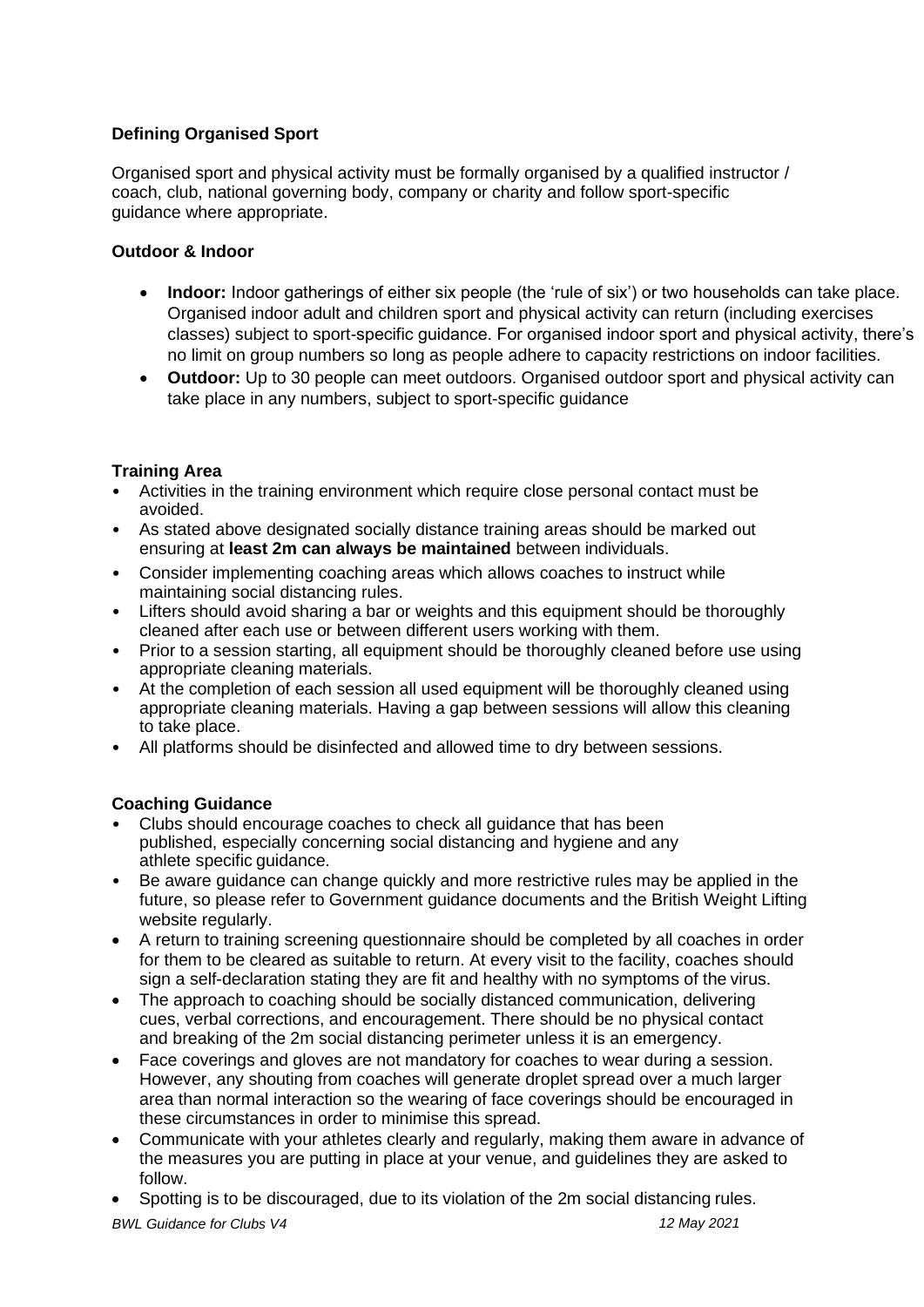• Loading the bar for athletes should be carried out carefully controlled with 2m social distancing observed and appropriate cleaning protocols implemented.

#### **Athlete Guidance**

- A pre-screening questionnaire should be completed by all athletes in order to be cleared as suitable to return. At every visit to the facility, athletes should sign a self-declaration stating they are fit and healthy with no symptoms of the virus.
- Aligned with the English Institute of Sport the attitude of all involved in return to training should be, **'Get in, train and get out'** – athletes should be prepared for training prior to arrival at venue (minimise use and avoid gathering in changing rooms/bathrooms etc).
- It is down to the individual to take reasonable personal responsibility when taking part in physical activity.
- Towels/'sweat towels' should not be taken into the training area.
- Athletes should minimise and use only their own equipment including shoes, belt, wrist straps etc.
- Athletes should bring their own chalk to the gym in a clear plastic bag with their name on it and this must not be shared with anyone else.
- If using public transport, athletes should bring clean training clothing to get changed into before beginning their session and then change into clean travel clothing afterwards as this will help minimise the risk of contamination from their journey to the club and from the club back to their home environment. This is assuming that appropriate changing room facilities are available.
- If travelling by car, walking or cycling athletes should arrive ready to train and change into fresh clothes before leaving. Car sharing will be permitted in from 17 May for sport and physical activity.

#### **NHS Track and Trace QR Code**

- It is a legal requirement in England to show the QR code at the entrance to a facility, from Thursday 24th September, and encouraged in Wales (in England linked to Test and Trace, in Wales to Test, Trace and Protect)
- The QR code is available to create and download here and needs to be shown at the front/reception of your facilities. Please follow this link: [https://www.gov.uk/create](https://www.gov.uk/create-coronavirus-qr-poster)[coronavirus-qr-poster](https://www.gov.uk/create-coronavirus-qr-poster)
- If there are any cases in your facility, you will still be contacted by the authorities in the same way you are currently.
- If you/a user has been in close contact with someone who has been confirmed as having COVID-19 – you/they will receive an alert saying 'You have been to a venue where you might have been in contact with someone who has been confirmed positive of COVID-19', the alert will also link to potential next steps.

For anymore information please check out this UK Active document: <https://www.ukactive.com/wp-content/uploads/2020/09/QR-Code.pdf>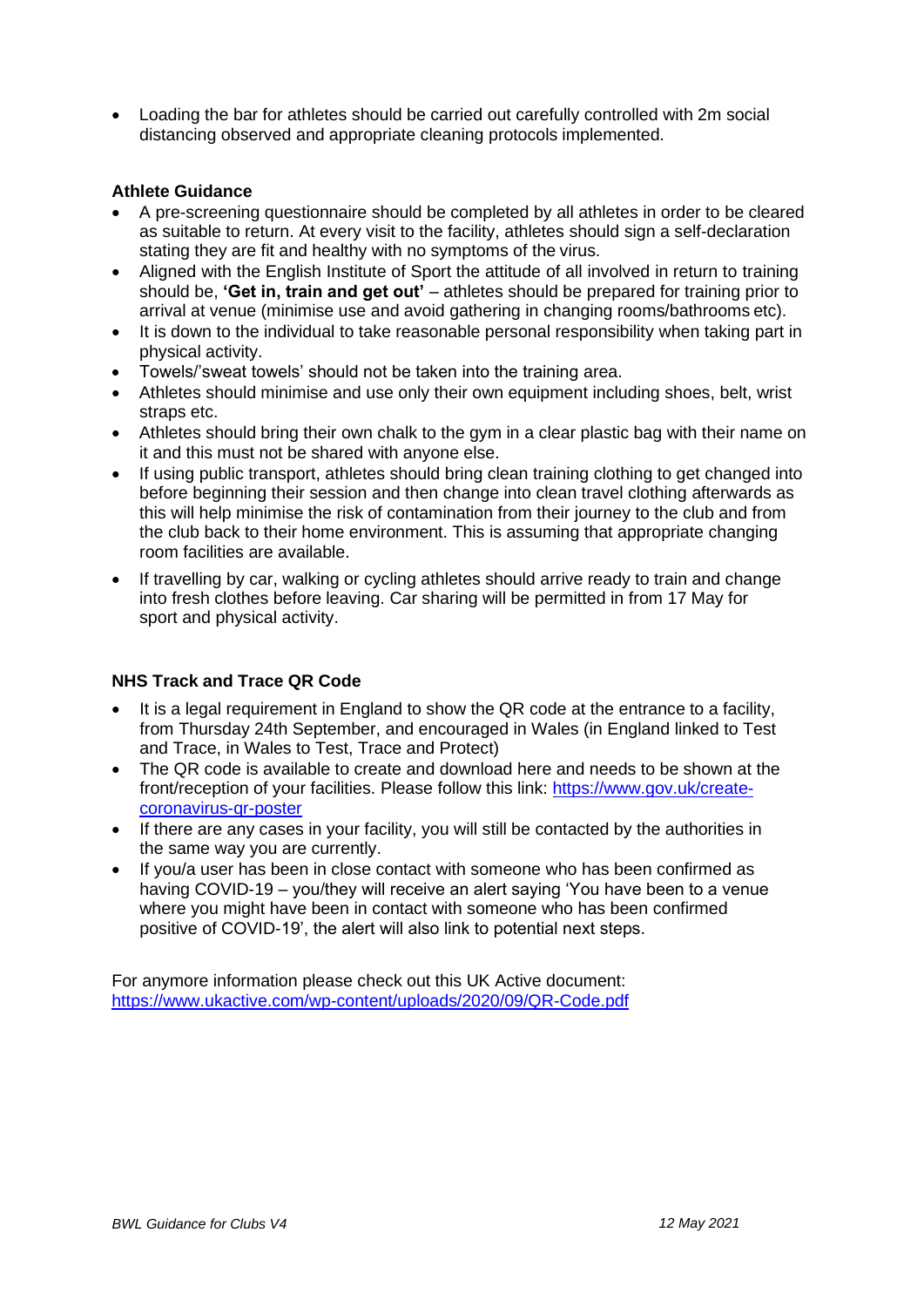## **Funding streams**

## **Return to Play Fund**

In 2020 Sport England launched a new £16.5 million fund to give additional help to the sport and physical activity sector during the coronavirus (COVID-19) pandemic.

The Return to Play Fund will support groups, clubs and organisations who've been impacted by restrictions brought in to tackle the disease, and is part of their overall response to the crisis that now includes more than £220m of government and National Lottery funding.

The deadline for the smaller Return to Play community sport fund has recently been extended until June 2021.

For more information, please follow this link: <https://www.sportengland.org/how-we-can-help/our-funds/return-play-small-grants>

# **Toyota Parasport Fund**

The Toyota Parasport Fund continues to offer activity providers registered on Parasport the opportunity to apply for grants to improve the quality and quantity of sport and activities available to disabled people.

Parasport alongside Sport England we are very pleased to announce a further £200,000 on offer in a new round of funding available to activity providers in England!

Applications can be made for awards of £1,000 to £5,000 to help your organisation support disabled people to return to sport or physical activity, when Covid-19 restrictions allow them to do so. Open now, activity providers based in England have until 5pm on Monday  $31<sup>st</sup>$  May 2021 to apply.

For more information, please follow this link:

<https://parasport.org.uk/toyota-parasport-fund-news>

#### **Disclaimer**

*BWL Guidance for Clubs V4 12 May 2021 Please note that the subject matter covered in this guidance is in no way exhaustive and the material does not stand on its own nor is intended to be relied upon as a substitute for obtaining specific Government or legal advice. Individual circumstances will differ. The information contained in this guidance is given in good faith but any liability of British Weight Lifting or its professional advisors (including their respective members or employees) to you or any third party which may arise out of the reliance by you or any other party of the contents of this guidance is hereby excluded to the fullest extent permitted by law. British Weight Lifting and its professional advisors accept no duty of care or liability for any loss occasioned, whether caused by negligence or otherwise, to any person acting or refraining from actions as a result of any material in this guidance. We would strongly recommend that*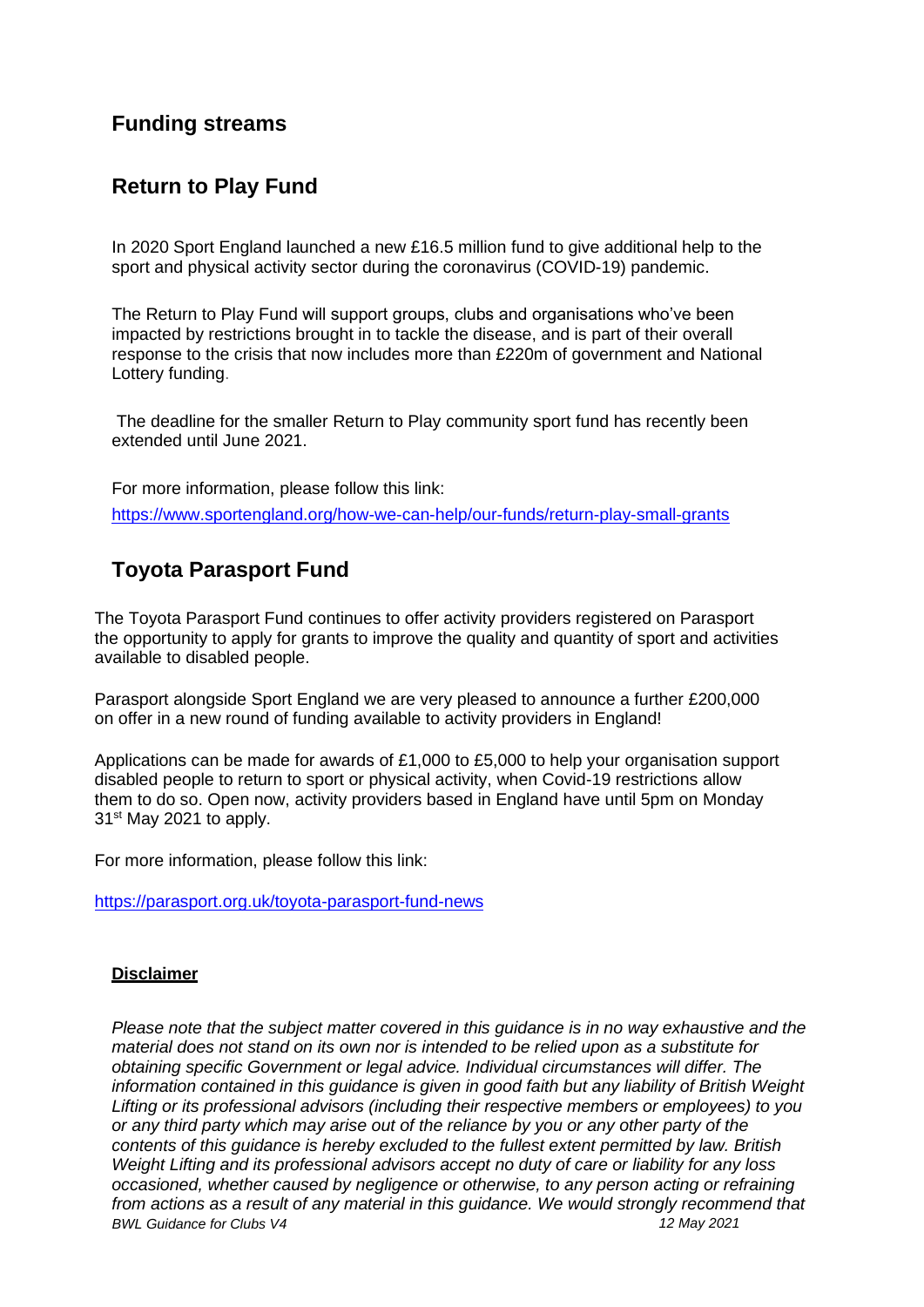*you consult professional advisors on specific issues before acting or refraining from action on any of the contents of this guidance.*

#### **APPENDIX**

BWL has put together the following information to support your club

#### **Appendix 1 – Useful links**

- [Guidance for people who work in grassroots sport and sport facilities.](https://www.gov.uk/guidance/working-safely-during-coronavirus-covid-19/providers-of-grassroots-sport-and-gym-leisure-facilities#sec-5-6)
- [Guidance on the Phased return of Elite Sport](https://www.gov.uk/government/publications/coronavirus-covid-19-guidance-on-phased-return-of-sport-and-recreation)
- [Guidance for providers of grass roots sport and leisure facilities](https://www.gov.uk/guidance/working-safely-during-coronavirus-covid-19/providers-of-grassroots-sport-and-gym-leisure-facilities)
- [Guidance on CPR delivery.](https://www.resus.org.uk/media/statements/resuscitation-council-uk-statements-on-covid-19-coronavirus-cpr-and-resuscitation/covid-community/)
- [Guidance for appropriate PPE](https://www.gov.uk/government/collections/coronavirus-covid-19-personal-protective-equipment-ppe)
- [Guidance for Coaches](https://www.cimspa.co.uk/cimspa-news/news-home/covid-19-restrictions-in-england-%E2%80%93-faqs) by CIMSPA
- [Sport England FAQ](https://www.sportengland.org/how-we-can-help/coronavirus/return-play/frequently-asked-questions-national-coronavirus?section=step_3_-_from_17_may)

#### **Appendix 2 – Advice if you think you have symptoms of COVID-19**

If you have any of the main symptoms of coronavirus (COVID-19) **do not attend training.** You should contact your Club's COVID-19 officer, stay at home (self-isolate) and get a test.

If you develop symptoms whilst you are training you must go home immediately and contact your Club's COVID-19 officer

#### **What are the symptoms of COVID-19?**

Most people with coronavirus have at least one of these symptoms.

- *a high temperature*  this means you feel hot to touch on your chest or back (you do not need to measure your temperature) or your temperature 37.8◦C or greater.
- *a new, continuous cough*  this means coughing a lot for more than an hour, or 3 or more coughing episodes in 24 hours (if you usually have a cough, it may be worse than usual)
- *a loss or change to your sense of smell or taste this means you've noticed you* cannot smell or taste anything, or things smell or taste different to normal

When you attend training, you will be asked if you have any symptoms of COVID-19 and may have your temperature taken.

#### **What should I do if have symptoms?**

If you have any of the main symptoms of coronavirus:

- a. **Stay at home (self-isolate)** do not leave your home or have visitors. Anyone you live with, and anyone in your support bubble, must also self-isolate. See link [here](https://www.gov.uk/government/publications/covid-19-stay-at-home-guidance) for more information. If you are training or away from home, you must return home immediately.
- b. **Get a test**  get a test to check if you have coronavirus as soon as possible. Anyone you live with, and anyone in your support bubble, should also get a test if they have symptoms.

#### **How do I get a test?**

*BWL Guidance for Clubs V4 12 May 2021* Anyone who has symptoms of coronavirus (COVID-19) can ask for a free test to check if they have the virus. This is called an antigen test. You need to get the test done in the first 5 days of having symptoms.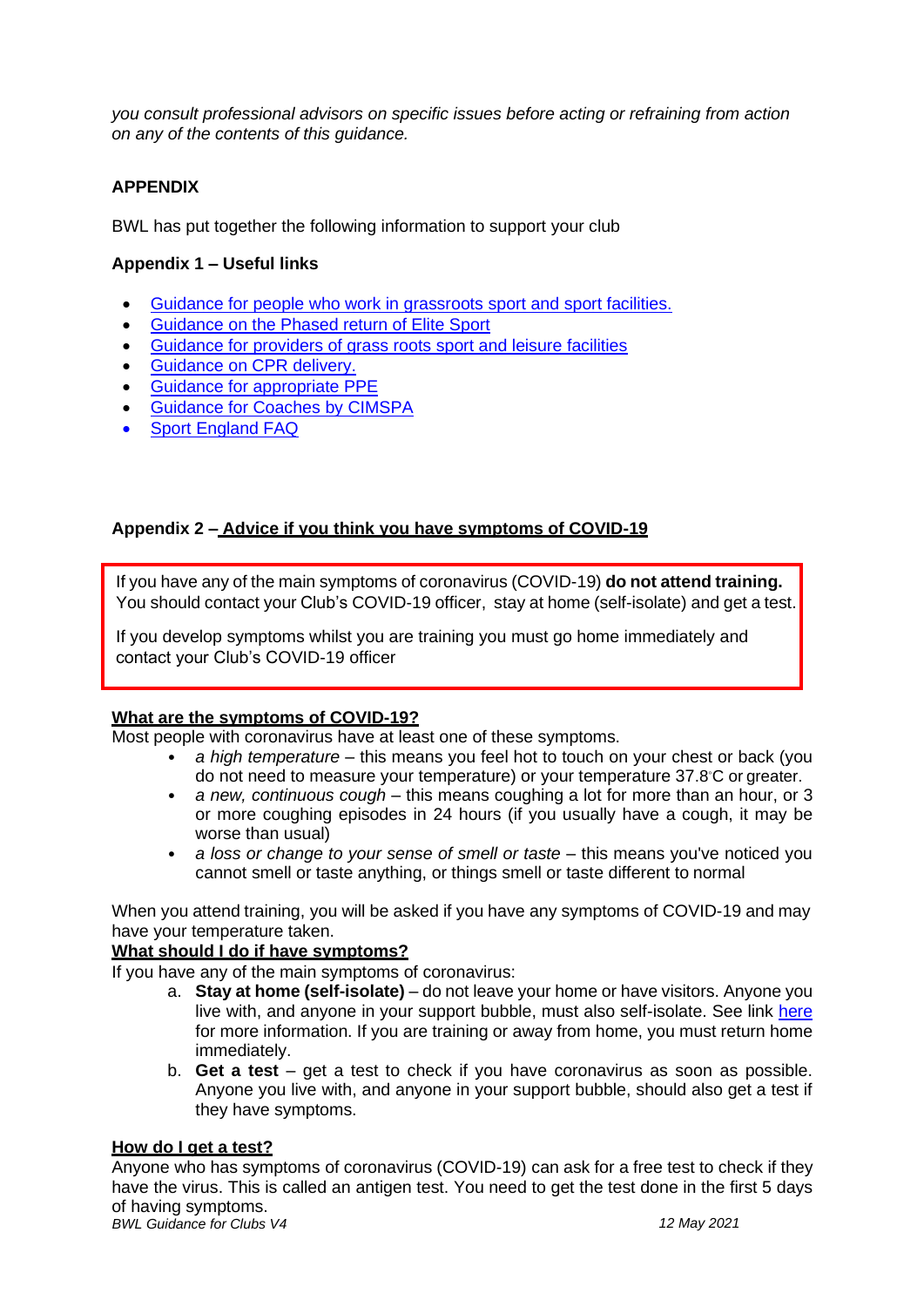You can ask for a test:

- for yourself, if you have coronavirus symptoms now (a high temperature, a new, continuous cough, or a loss or change to your sense of smell or taste)
- for someone you live with, if they have coronavirus symptoms

This service is for people in England, Scotland, Wales and Northern Ireland.

Further details on COVID-19 testing and how to book a test can be found [here](https://www.nhs.uk/conditions/coronavirus-covid-19/testing-and-tracing/ask-for-a-test-to-check-if-you-have-coronavirus/)

#### **Where can I get further information?**

If you have any worries about your symptoms or are not sure what to do then you can dial 111 or use the online COVID-19 advice service [here](https://111.nhs.uk/covid-19/)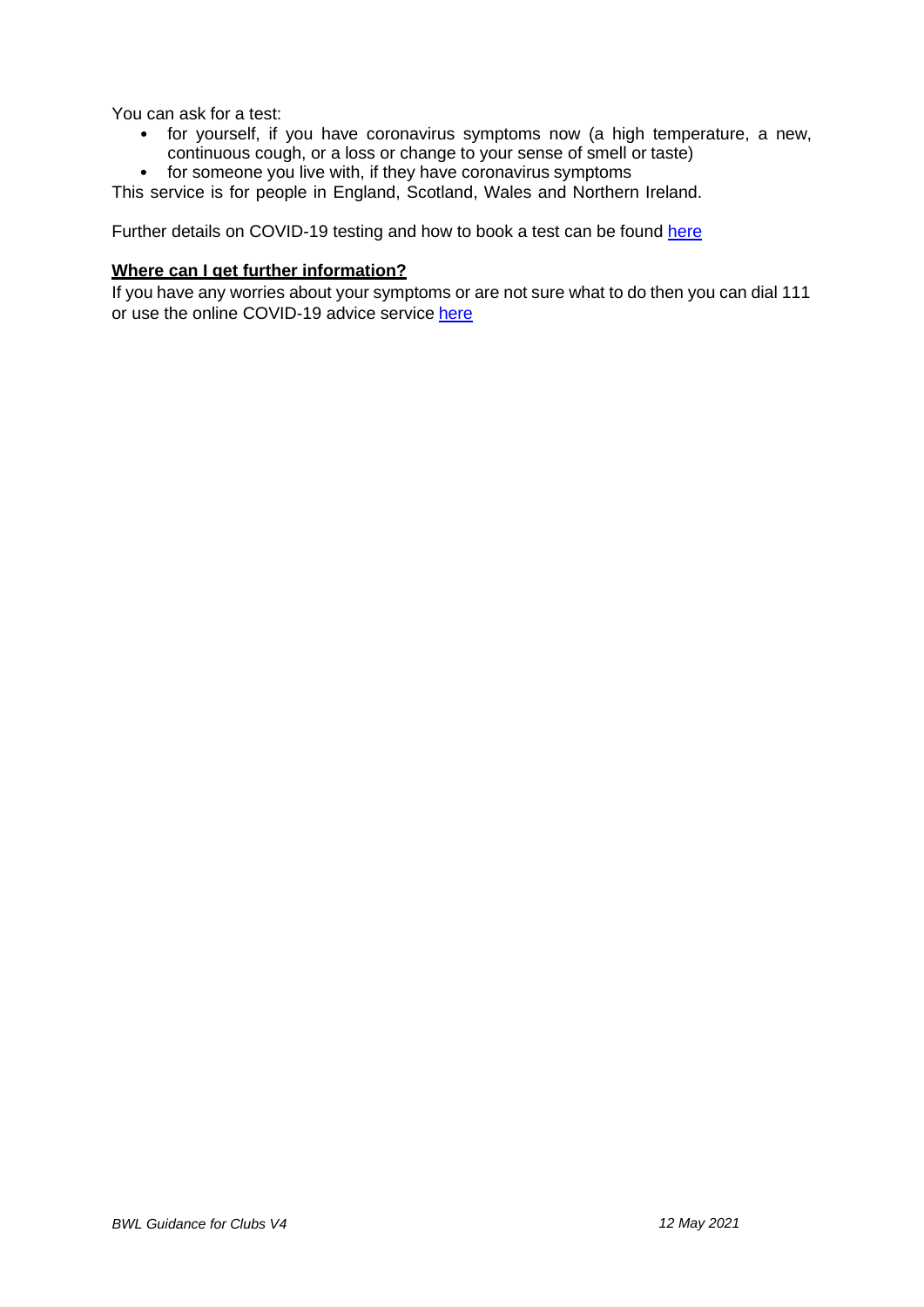# **Appendix 3 - Return to Training Pre-Screening questionnaire**

| <b>Member Name</b>                                                                                                                                                                                                                                                                                                                                                                                                                                                                                                            |          | Date                              |
|-------------------------------------------------------------------------------------------------------------------------------------------------------------------------------------------------------------------------------------------------------------------------------------------------------------------------------------------------------------------------------------------------------------------------------------------------------------------------------------------------------------------------------|----------|-----------------------------------|
| Have you had confirmed COVID-19 infection or any<br>symptoms (listed below) in keeping with COVID-19<br>since January 2020?<br>Fever<br>New, persistent, dry cough<br>Shortness of breath<br>Loss of taste or smell<br>Diarrhoea or vomiting<br>Muscle aches not related to sport/training<br>$\overline{\phantom{a}}$                                                                                                                                                                                                        | Yes / No | If 'Yes', please provide details: |
| Have you had a known exposure to anyone with<br>confirmed or suspected COVID-19 since January 2020?<br>(e.g. close contact, household member)                                                                                                                                                                                                                                                                                                                                                                                 | Yes / No | If 'Yes', please provide details: |
| Do you live with or will you knowingly come into close<br>contact someone who is currently 'shielding' or<br>otherwise medically vulnerable if you return to the<br>training environment?                                                                                                                                                                                                                                                                                                                                     | Yes / No | If 'Yes', please provide details: |
| Do you have any health related concerns (physical or<br>mental) with regards to returning to the training<br>environment?                                                                                                                                                                                                                                                                                                                                                                                                     | Yes / No | If 'Yes', please provide details: |
| Do you currently have any of the main symptoms of<br>Covid-19<br>a high temperature - this means your<br>temperature 37.8°C or greater.<br>a new, continuous cough - this means<br>coughing a lot for more than an hour, or 3 or<br>more coughing episodes in 24 hours (if you<br>usually have a cough, it may be worse than<br>usual)<br>a loss or change to your sense of smell or<br>$\bullet$<br>taste - this means you've noticed you cannot<br>smell or taste anything, or things smell or<br>taste different to normal | Yes / No | If 'Yes', please provide details: |

## Additional comments:

Signed: Date Date Date Date Date